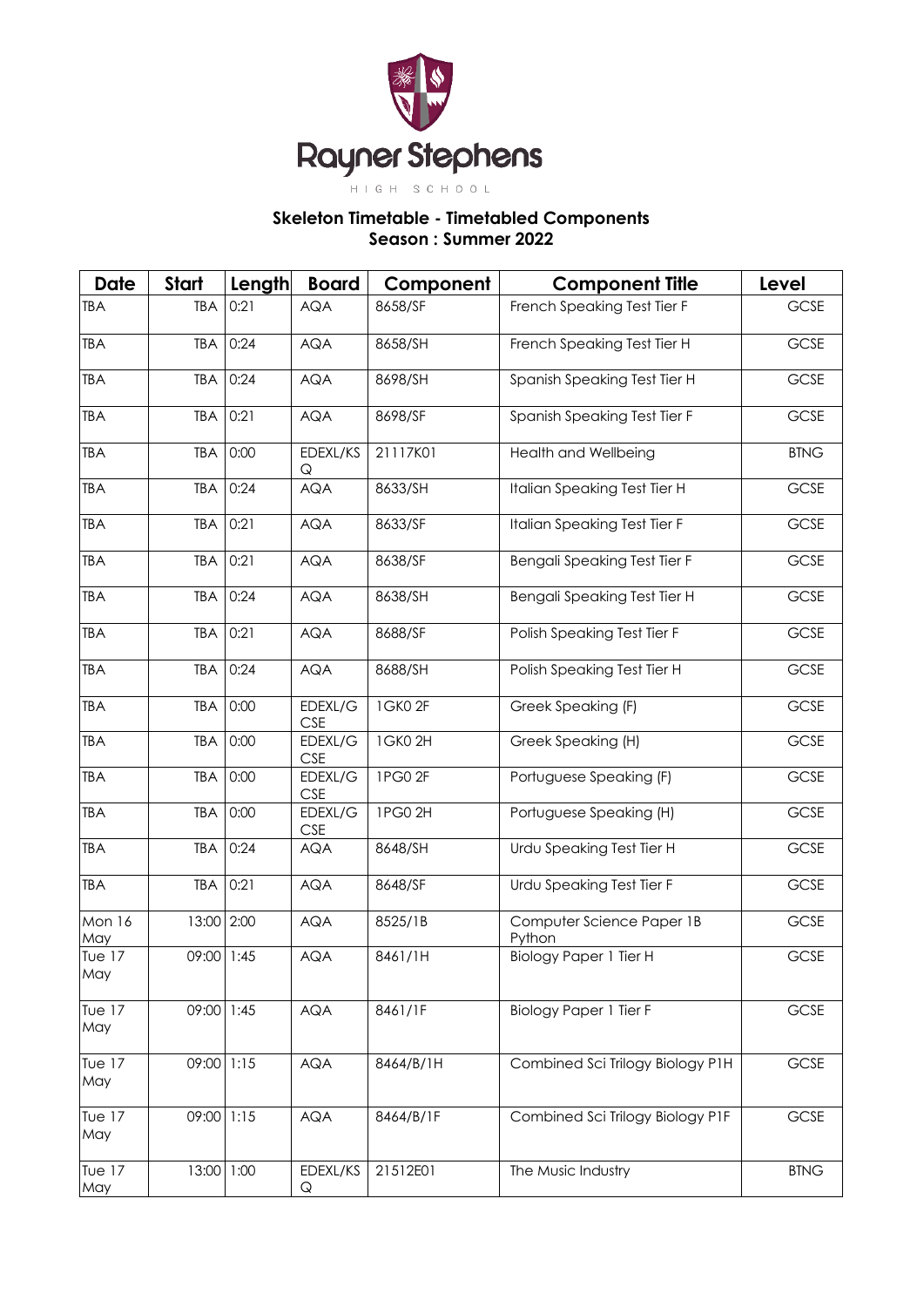| T∪e 17<br>May        | 13:00 0:45 |      | <b>AQA</b>            | 8648/LH   | Urdu Listening Test Tier H                      | GCSE |
|----------------------|------------|------|-----------------------|-----------|-------------------------------------------------|------|
| T∪e 17<br>May        | 13:00 1:00 |      | <b>AQA</b>            | 8648/RH   | Urdu Reading Test Tier H                        | GCSE |
| <b>Tue 17</b><br>May | 13:00 0:35 |      | <b>AQA</b>            | 8648/LF   | Urdu Listening Test Tier F                      | GCSE |
| <b>Tue 17</b><br>May | 13:00 0:45 |      | <b>AQA</b>            | 8648/RF   | Urdu Reading Test Tier F                        | GCSE |
| Wed 18<br>May        | 09:00 1:45 |      | EDEXL/G<br><b>CSE</b> | 1EN001    | Fiction & Imag. Writing                         | GCSE |
| Thu 19<br>May        | 09:00      | 1:15 | EDEXL/G<br><b>CSE</b> | 1HIA 11   | Medicine in Britain                             | GCSE |
| Thu 19<br>May        | 13:00      | 1:30 | WJEC/GC<br><b>SE</b>  | C690U30-1 | Drama COMPONENT3 Interpretin<br>Theatre         | GCSE |
| Thu 19<br>May        | 13:00 0:45 |      | <b>AQA</b>            | 8633/LH   | Italian Listening Test Tier H                   | GCSE |
| Thu 19<br>May        | 13:00 1:00 |      | <b>AQA</b>            | 8633/RH   | Italian Reading Test Tier H                     | GCSE |
| Thu 19<br>May        | 13:00 0:35 |      | <b>AQA</b>            | 8633/LF   | Italian Listening Test Tier F                   | GCSE |
| Thu 19<br>May        | 13:00 0:45 |      | <b>AQA</b>            | 8633/RF   | Italian Reading Test Tier F                     | GCSE |
| Fri 20 May           | 09:00      | 1:30 | EDEXL/G<br><b>CSE</b> | IMAI IF   | Maths Non Calculator (F)                        | GCSE |
| Fri 20 May           | 09:00      | 1:30 | EDEXL/G<br><b>CSE</b> | IMAI IH   | Maths Non Calculator (H)                        | GCSE |
| Fri 20 May           | 13:00      | 1:30 | EDEXL/G<br><b>CSE</b> | 1BSO 01   | <b>Business Investigating Small Bus.</b>        | GCSE |
| <b>Mon 23</b><br>May | 09:00 1:00 |      | <b>OCR</b>            | J384/01   | Geography B: Our Natural World-<br>Wrt          | GCSE |
| Mon 23<br>May        | 13:00 0:50 |      | <b>OCR</b>            | J270/01   | Ctznshp Stds: Ctznshp in Prspctve<br>Wtn        | GCSE |
| Tue $24$<br>May      | 09:00 0:35 |      | <b>AQA</b>            | 8658/LF   | French Listening Test Tier F                    | GCSE |
| Tue $24$<br>May      | 09:00 0:45 |      | <b>AQA</b>            | 8658/RF   | French Reading Test Tier F                      | GCSE |
| Tue $24$<br>May      | 09:00 0:45 |      | <b>AQA</b>            | 8658/LH   | French Listening Test Tier H                    | GCSE |
| Tue $24$<br>May      | 09:00 1:00 |      | <b>AQA</b>            | 8658/RH   | French Reading Test Tier H                      | GCSE |
| Wed 25<br>May        | 09:00 1:45 |      | EDEXL/G<br><b>CSE</b> | 1ETO 01   | English Literature Shakesp. & Post<br>1914 Lit. | GCSE |
| Wed 25<br>May        | 13:00 0:35 |      | <b>AQA</b>            | 8638/LF   | Bengali Listening Test Tier F                   | GCSE |
| Wed 25<br>May        | 13:00 0:45 |      | <b>AQA</b>            | 8638/RF   | Bengali Reading Test Tier F                     | GCSE |
| Wed 25<br>May        | 13:00 0:45 |      | <b>AQA</b>            | 8638/LH   | Bengali Listening Test Tier H                   | GCSE |
| Wed 25<br>May        | 13:00 1:00 |      | <b>AQA</b>            | 8638/RH   | Bengali Reading Test Tier H                     | GCSE |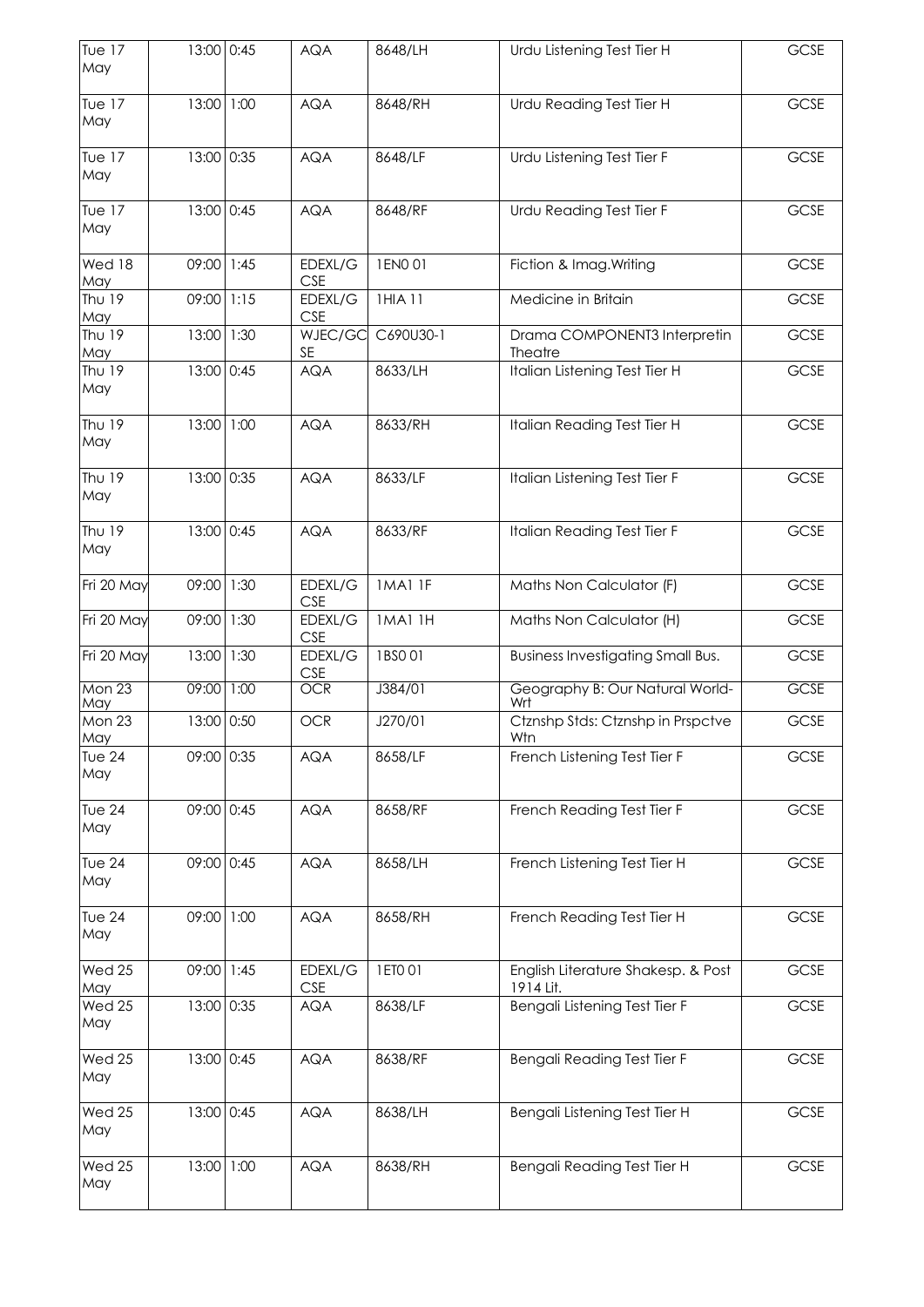| Wed 25<br>May | 13:00 0:35 | EDEXL/G<br><b>CSE</b> | 1GK01F    | Greek Listening (F)                                            | <b>GCSE</b> |
|---------------|------------|-----------------------|-----------|----------------------------------------------------------------|-------------|
| Wed 25<br>May | 13:00 0:50 | EDEXL/G<br><b>CSE</b> | 1GK03F    | Greek Reading (F)                                              | GCSE        |
| Wed 25<br>May | 13:00 0:45 | EDEXL/G<br><b>CSE</b> | 1GK01H    | Greek Listening (H)                                            | GCSE        |
| Wed 25<br>May | 13:00 1:5  | EDEXL/G<br><b>CSE</b> | 1GK03H    | Greek Reading (H)                                              | GCSE        |
| Thu 26<br>May | 09:00 0:45 | <b>AQA</b>            | 8698/LH   | Spanish Listening Test Tier H                                  | GCSE        |
| Thu 26<br>May | 09:00 1:00 | <b>AQA</b>            | 8698/RH   | Spanish Reading Test Tier H                                    | GCSE        |
| Thu 26<br>May | 09:00 0:35 | <b>AQA</b>            | 8698/LF   | Spanish Listening Test Tier F                                  | GCSE        |
| Thu 26<br>May | 09:00 0:45 | <b>AQA</b>            | 8698/RF   | Spanish Reading Test Tier F                                    | GCSE        |
| Fri 27 May    | 09:00 1:45 | <b>AQA</b>            | 8462/1H   | Chemistry Paper 1 Tier H                                       | GCSE        |
| Fri 27 May    | 09:00 1:45 | <b>AQA</b>            | 8462/1F   | Chemistry Paper 1 Tier F                                       | GCSE        |
| Fri 27 May    | 09:00 1:15 | <b>AQA</b>            | 8464/C/1H | Combined Sci Trilogy Chemistry<br>P <sub>1</sub> H             | GCSE        |
| Fri 27 May    | 09:00 1:15 | <b>AQA</b>            | 8464/C/1F | Combined Sci Trilogy Chemistry<br><b>P1F</b>                   | GCSE        |
| Fri 27 May    | 13:00 1:45 | <b>AQA</b>            | 8525/2    | Computer Science Paper 2                                       | GCSE        |
|               |            |                       |           | Half Term Holidays Monday 30th May 2022 - Friday 3rd June 2022 |             |

| Mon 06<br>Jun        |            |      |                       |               |                                                       |             |
|----------------------|------------|------|-----------------------|---------------|-------------------------------------------------------|-------------|
| <b>Tue 07</b><br>Jun | 09:00      | 1:30 | EDEXL/GCS<br>E        | IMAI 2F       | Maths Calculator (F)                                  | <b>GCSE</b> |
| <b>Tue 07</b><br>Jun | 09:00      | 1:30 | EDEXL/GCS<br>Ε        | 1MA1 2H       | Maths Calculator (H)                                  | <b>GCSE</b> |
| Tue 07<br>Jun        | 13:00 1:00 |      | <b>OCR</b>            | J384/02       | Geography B: People and<br>Society-Wrt                | GCSE        |
| Tue 07<br>Jun        | 13:00      | 1:20 | <b>AQA</b>            | 8648/WH       | Urdu Writing Test Tier H                              | <b>GCSE</b> |
| Tue 07<br>Jun        | 13:00 1:5  |      | <b>AQA</b>            | 8648/WF       | Urdu Writing Test Tier F                              | <b>GCSE</b> |
| Wed 08<br>Jun        | 09:00      | 1:20 | EDEXL/GCS<br>E        | 1 ETO 2N      | English Literature 19C Novelists<br><b>Since 1789</b> | <b>GCSE</b> |
| Thu 09<br>Jun        | 09:00      | 1:20 | EDEXL/GCS<br>Ε        | 1HIA 31       | History Weimar & Nazi Germany                         | <b>GCSE</b> |
| Thu 09<br>Jun        | 13:00      | 1:45 | <b>AQA</b>            | 8463/1H       | Physics Paper 1 Tier H                                | GCSE        |
| Thu 09<br>Jun        | 13:00      | 1:45 | <b>AQA</b>            | 8463/1F       | Physics Paper 1 Tier F                                | <b>GCSE</b> |
| Thu 09<br>Jun        | 13:00 1:15 |      | <b>AQA</b>            | 8464/P/1H     | Combined Sci Trilogy Physics P1H                      | GCSE        |
| Thu 09<br>Jun        | 13:00 1:15 |      | <b>AQA</b>            | 8464/P/1F     | Combined Sci Trilogy Physics P1F                      | <b>GCSE</b> |
| Fri 10 Jun           | 09:00 2:5  |      | EDEXL/GCS<br>F        | 1 ENO 02      | Non-Fic. & Trans. Writing                             | GCSE        |
| Mon 13<br>Jun        | 09:00      | 1:30 | <b>EDEXL/GCS</b><br>Е | 1MA13F        | <b>Maths Calculator (F)</b>                           | <b>GCSE</b> |
| Mon 13<br>Jun        | 09:00      | 1:30 | EDEXL/GCS<br>Ε        | <b>1MA13H</b> | Maths Calculator (H)                                  | <b>GCSE</b> |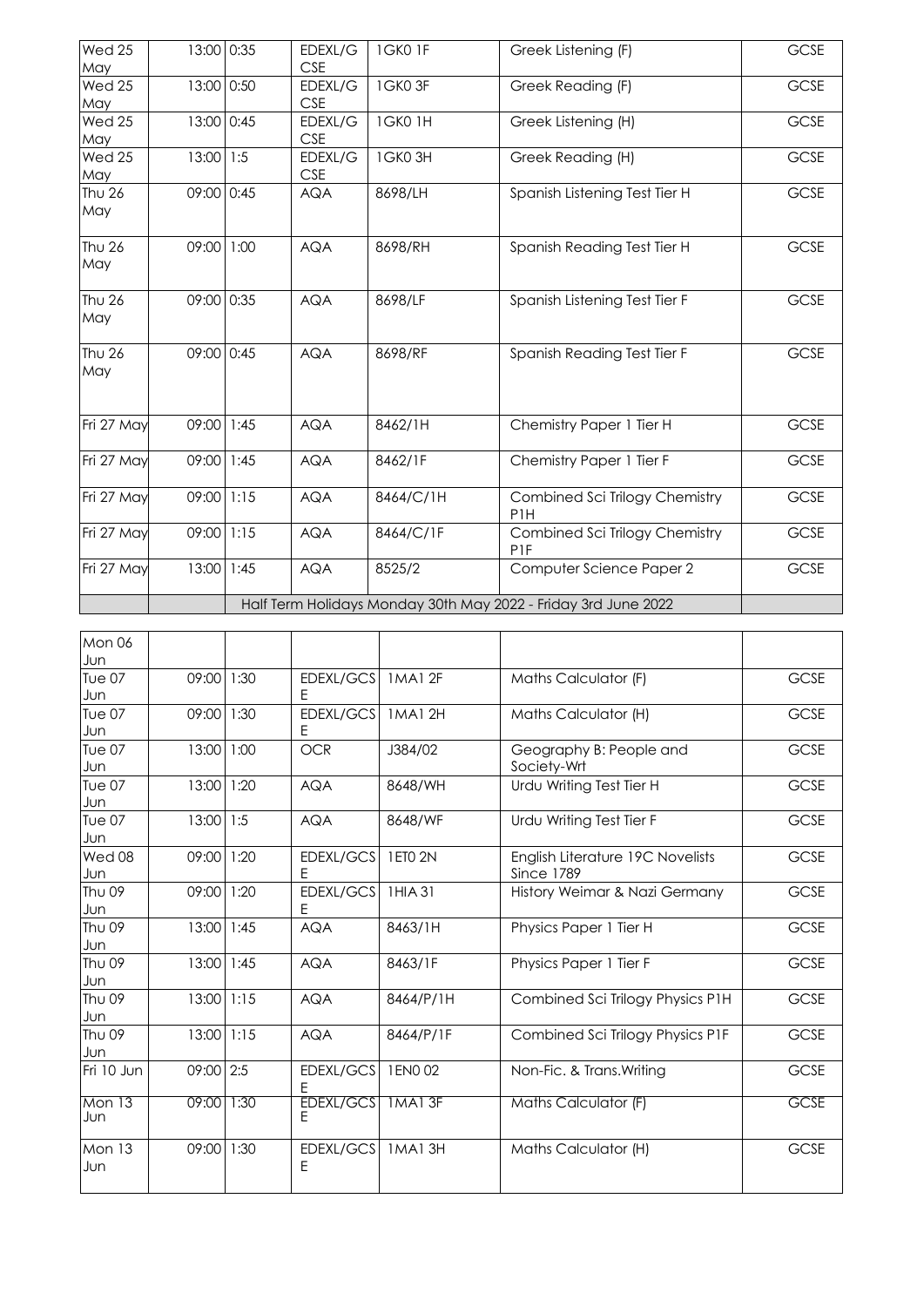| Mon 13<br>Jun        | 13:00      | 1:30 | EDEXL/GCS<br>Ε | 1BSO 02       | <b>Business - Building A Business</b>             | GCSE        |
|----------------------|------------|------|----------------|---------------|---------------------------------------------------|-------------|
| Mon 13<br>Jun        | 13:00      | 1:15 | OCR            | R081/01       | Creative Imedia: Preprdctn Skills<br>Wtn          | <b>CNAT</b> |
| Mon 13<br>Jun        | 13:00      | 1:20 | EDEXL/GCS<br>Ε | 1GK04F        | Greek Writing (F)                                 | GCSE        |
| Mon 13<br>Jun        | 13:00      | 1:25 | EDEXL/GCS<br>E | 1GK04H        | Greek Writing (H)                                 | GCSE        |
| Tue $14$<br>Jun      | 09:00      | 1:30 | OCR            | J384/03       | Geography B: Gegrphcal Explrtn-<br>Wrt            | GCSE        |
| Tue $14$<br>Jun      | 13:00      | 1:45 | OCR            | J270/02       | Ctznshp Stds: Ctznshp in Action<br>Wtn            | GCSE        |
| Tue $14$<br>Jun      | 13:00      | 1:30 | EDEXL/GCS<br>E | ISTO IF       | <b>Statistics Written Paper 1F</b>                | GCSE        |
| <b>Tue 14</b><br>Jun | 13:00      | 1:30 | EDEXL/GCS<br>Ε | 1STO 1H       | <b>Statistics Written Paper 1H</b>                | GCSE        |
| <b>Tue 14</b><br>Jun | 13:00      | 1:20 | <b>AQA</b>     | 8633/WH       | Italian Writing Test Tier H                       | GCSE        |
| Tue $14$<br>Jun      | 13:00      | 1:5  | <b>AQA</b>     | 8633/WF       | Italian Writing Test Tier F                       | GCSE        |
| Tue $14$<br>Jun      | 13:00      | 1:5  | <b>AQA</b>     | 8638/WF       | Bengali Writing Test Tier F                       | GCSE        |
| Tue $14$<br>Jun      | 13:00      | 1:20 | <b>AQA</b>     | 8638/WH       | Bengali Writing Test Tier H                       | GCSE        |
| Wed 15<br>Jun        | 09:00      | 1:45 | <b>AQA</b>     | 8461/2H       | <b>Biology Paper 2 Tier H</b>                     | GCSE        |
| Wed 15<br>Jun        | 09:00      | 1:45 | <b>AQA</b>     | 8461/2F       | <b>Biology Paper 2 Tier F</b>                     | GCSE        |
| Wed 15<br>Jun        | 09:00      | 1:15 | <b>AQA</b>     | 8464/B/2H     | Combined Sci Trilogy Biology P2H                  | GCSE        |
| Wed 15<br>Jun        | 09:00      | 1:15 | <b>AQA</b>     | 8464/B/2F     | Combined Sci Trilogy Biology P2F                  | GCSE        |
| Wed 15<br>Jun        | 13:00 2:00 |      | <b>AQA</b>     | 8552/W        | Design and Technology Written<br>Paper            | GCSE        |
| Thu 16<br>Jun        | 09:00 0:55 |      | EDEXL/GCS<br>Ε | 1HIA B4       | <b>History Early Elizabethan</b>                  | GCSE        |
| Thu 16<br>Jun        | 13:00 1:5  |      | <b>AQA</b>     | 8658/WF       | French Writing Test Tier F                        | GCSE        |
| Thu 16<br>Jun        | 13:00 1:20 |      | <b>AQA</b>     | 8658/WH       | French Writing Test Tier H                        | GCSE        |
| Fri 17 Jun           | 09:00      | 1:20 | <b>AQA</b>     | 8698/WH       | Spanish Writing Test Tier H                       | GCSE        |
| Fri 17 Jun           | 09:00 1:5  |      | <b>AQA</b>     | 8698/WF       | Spanish Writing Test Tier F                       | GCSE        |
| Fri 17 Jun           | 13:00      | 0:35 | <b>AQA</b>     | 8688/LF       | Polish Listening Test Tier F                      | GCSE        |
| Fri 17 Jun           | 13:00      | 0:45 | <b>AQA</b>     | 8688/RF       | Polish Reading Test Tier F                        | GCSE        |
| Fri 17 Jun           | 13:00 0:45 |      | <b>AQA</b>     | 8688/LH       | Polish Listening Test Tier H                      | GCSE        |
| Fri 17 Jun           | 13:00      | 1:00 | <b>AQA</b>     | 8688/RH       | Polish Reading Test Tier H                        | GCSE        |
| Fri 17 Jun           | 13:00      | 0:35 | EDEXL/GCS<br>E | IPG0 IF       | Portuguese Listening (F)                          | GCSE        |
| Fri 17 Jun           | 13:00      | 0:45 | EDEXL/GCS<br>E | 1PG03F        | Portuguese Reading (F)                            | GCSE        |
| Fri 17 Jun           | 13:00      | 0:45 | EDEXL/GCS<br>E | <b>1PG01H</b> | Portuguese Listening (H)                          | GCSE        |
| Fri 17 Jun           | 13:00      | 1:00 | EDEXL/GCS<br>Ε | IPG03H        | Portuguese Reading (H)                            | GCSE        |
| Mon 20<br>Jun        | 09:00      | 1:45 | <b>AQA</b>     | 8462/2H       | Chemistry Paper 2 Tier H                          | GCSE        |
| Mon 20<br>Jun        | 09:00      | 1:45 | <b>AQA</b>     | 8462/2F       | Chemistry Paper 2 Tier F                          | GCSE        |
| Mon 20<br>Jun        | 09:00 1:15 |      | <b>AQA</b>     | 8464/C/2H     | Combined Sci Trilogy Chemistry<br>P <sub>2H</sub> | GCSE        |
| Mon 20<br>Jun        | 09:00 1:15 |      | <b>AQA</b>     | 8464/C/2F     | Combined Sci Trilogy Chemistry<br>P <sub>2F</sub> | GCSE        |